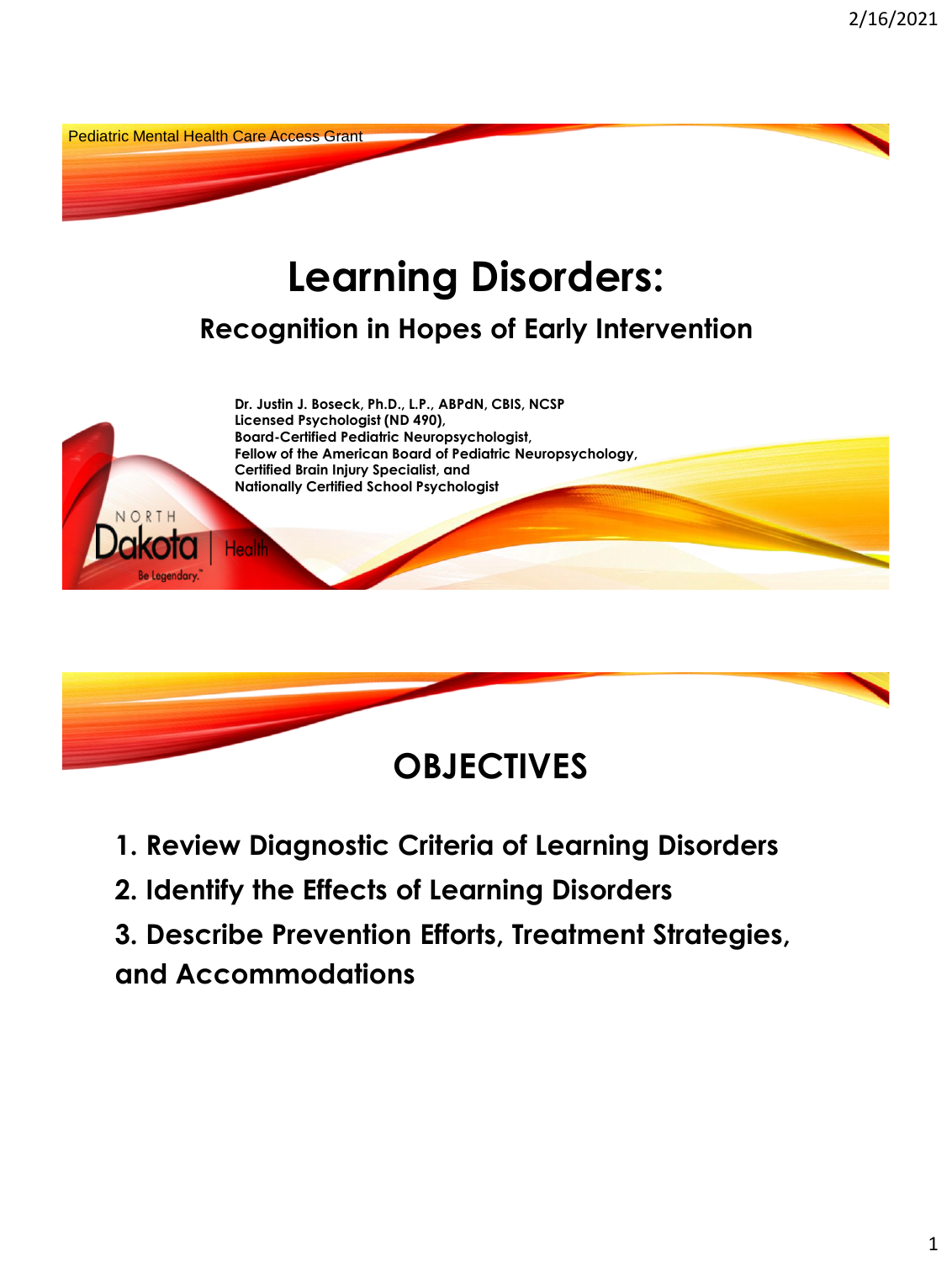### **DIAGNOSTIC CRITERIA**

#### **DSM-IV**

- **A. Achievement, as measured by individually administered standardized tests, is substantially below that expected given the person's chronological age, measured intelligence, and age-appropriate education**
- **B. The disturbance in Criterion A significantly interferes with academic achievement or activities of daily living**
- **C. If a sensory deficit is present, the difficulties are in excess of those usually associated with the sensory deficit**

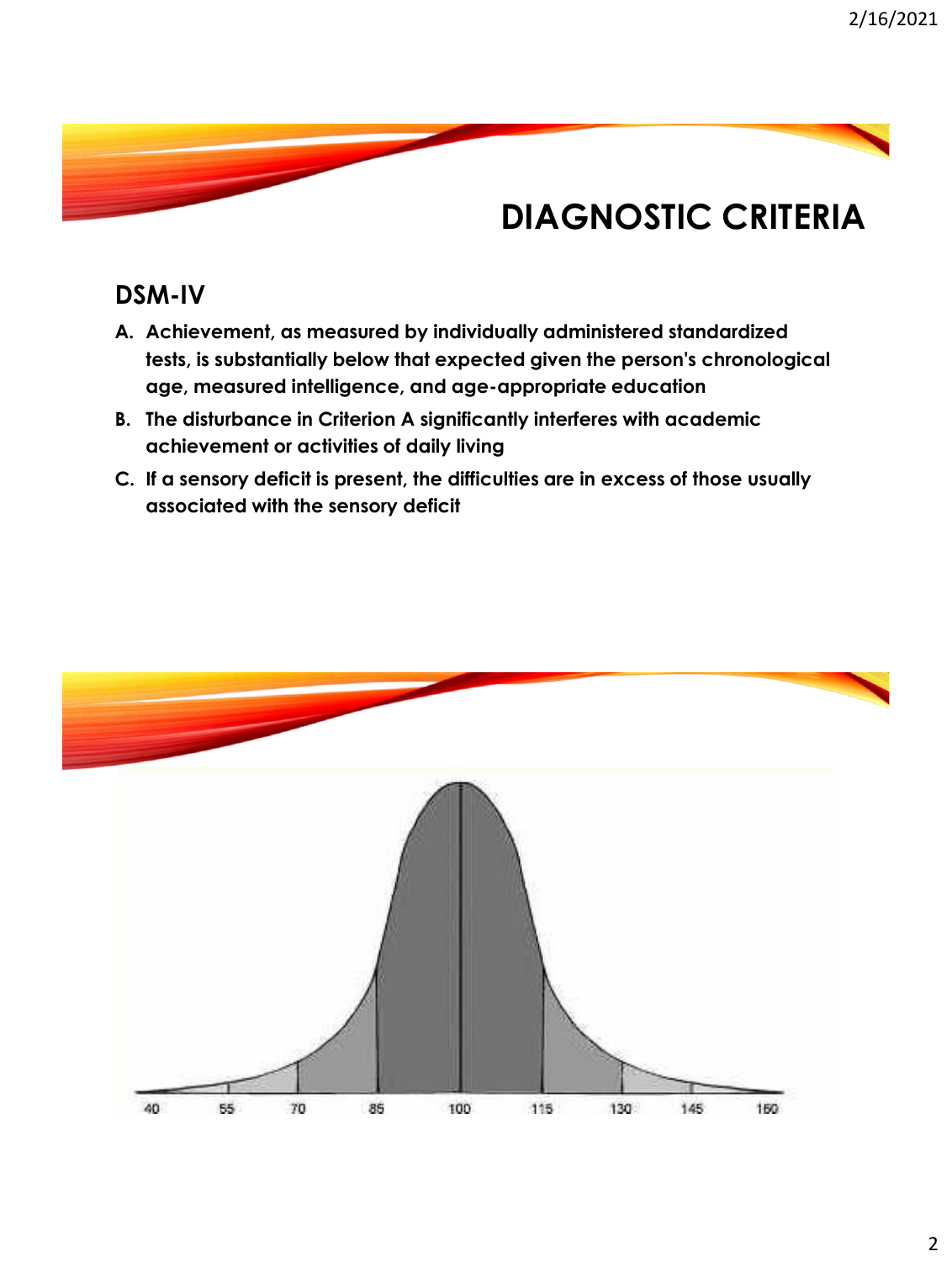# **DIAGNOSTIC CRITERIA**

#### **DSM-5**

- **A. Single overarching category of Specific Learning Disorder**
- **B. With Specifiers for current manifestations** 
	- **A. Reading ("Dyslexia)**
	- **B. Mathematics ("Dyscalculia")**
	- **C. Written Expression ("Dysgraphia")**



#### **DSM-5**

- **A. Elimination of IQ-achievement discrepancy criterion.**
- **B. Replaced with 4 criteria:** 
	- **A. Persistence of symptoms for at least 6 months despite focused intervention**
	- **B. Low academic achievement causing significant impairment**
	- **C. Age at onset in school-age years (may manifest fully later)**
	- **D. Not attributable to Intellectual Disorder, uncorrected visual or auditory acuity, other mental or neurological disorders, psychosocial adversity, lack of proficiency in the language of academic instruction, or inadequate instruction**
- **C. Severity Rating**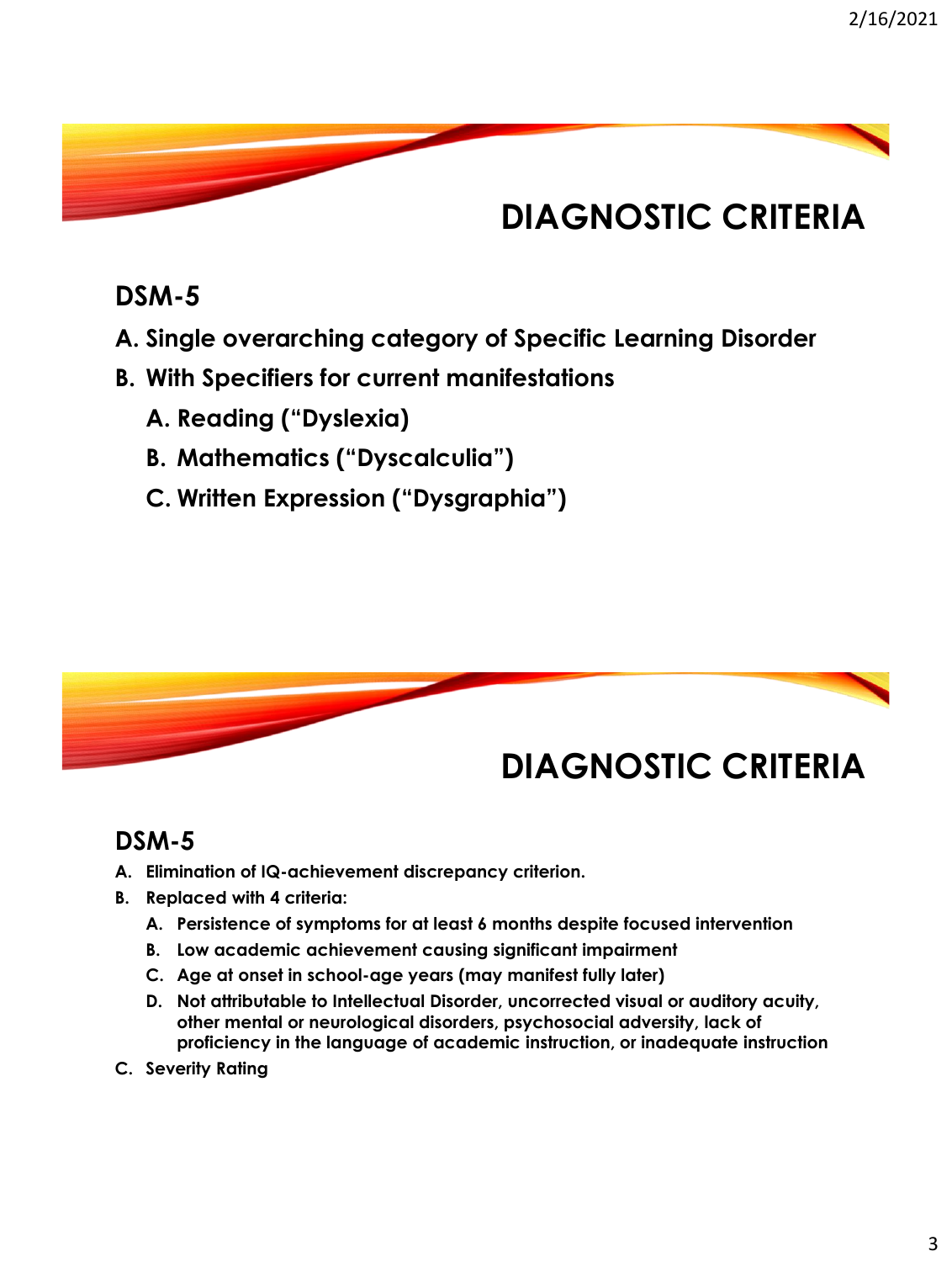### **DIAGNOSTIC CRITERIA**

#### **DSM-5**

- **1. Inaccurate or slow and effortful word reading**
- **2. Difficulty understanding the meaning of what is read**
- **3. Difficulties with spelling**
- **4. Difficulties with written expression**
- **5. Difficulties mastering number sense, number facts, or calculation**
- **6. Difficulties with mathematical reasoning**

#### **TYPES OF LEARNING DISORDERS**

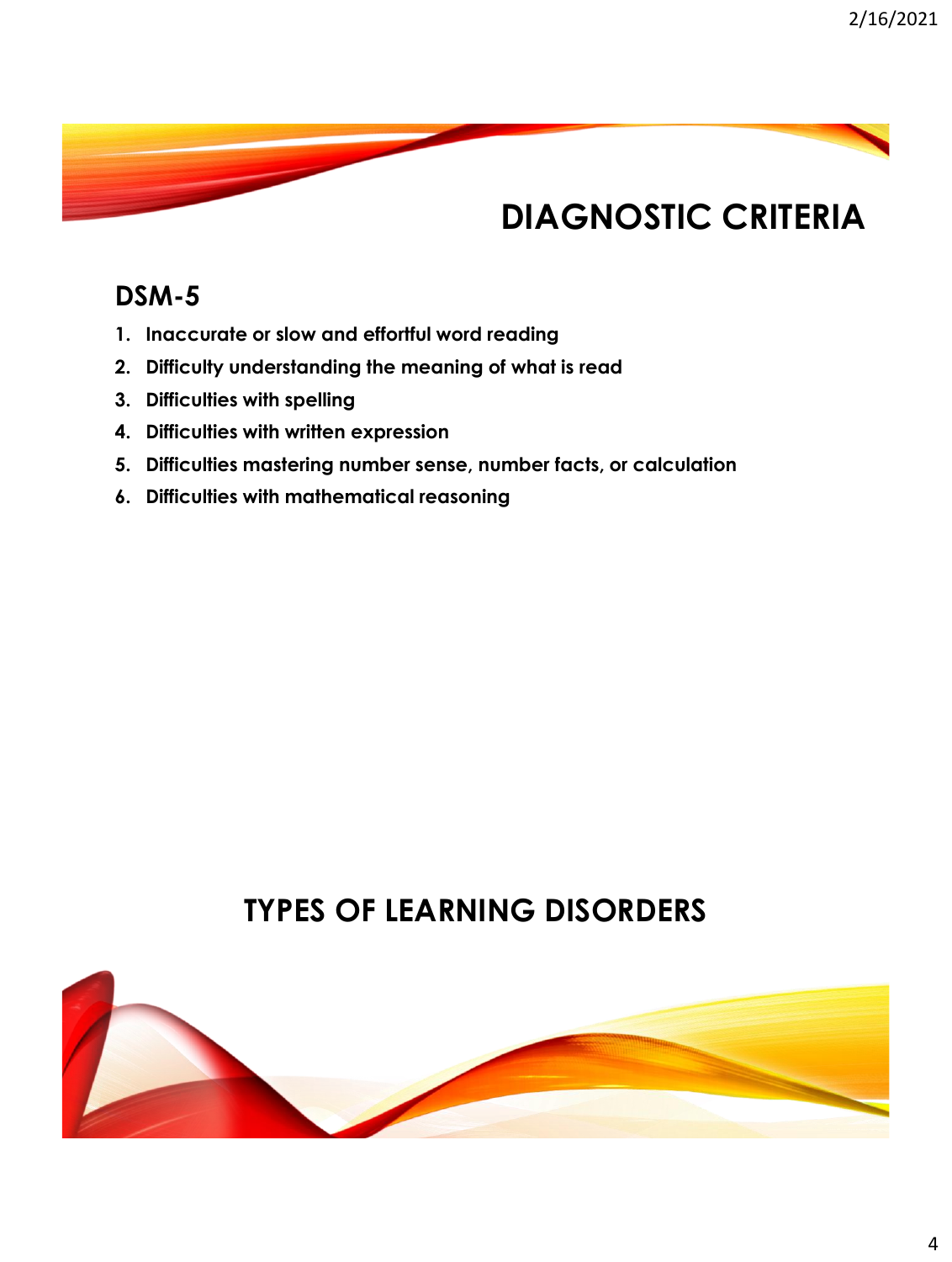# **TYPES OF LEARNING DISORDERS**

**Dyslexia**

**Learning Disorder with Impairment in Reading**

**Dyscalculia**

**Learning Disorder with Impairment in Mathematics**

**Dysgraphia** 

**Learning Disorder with Impairment in Written Expression**

# **DYSLEXIA**

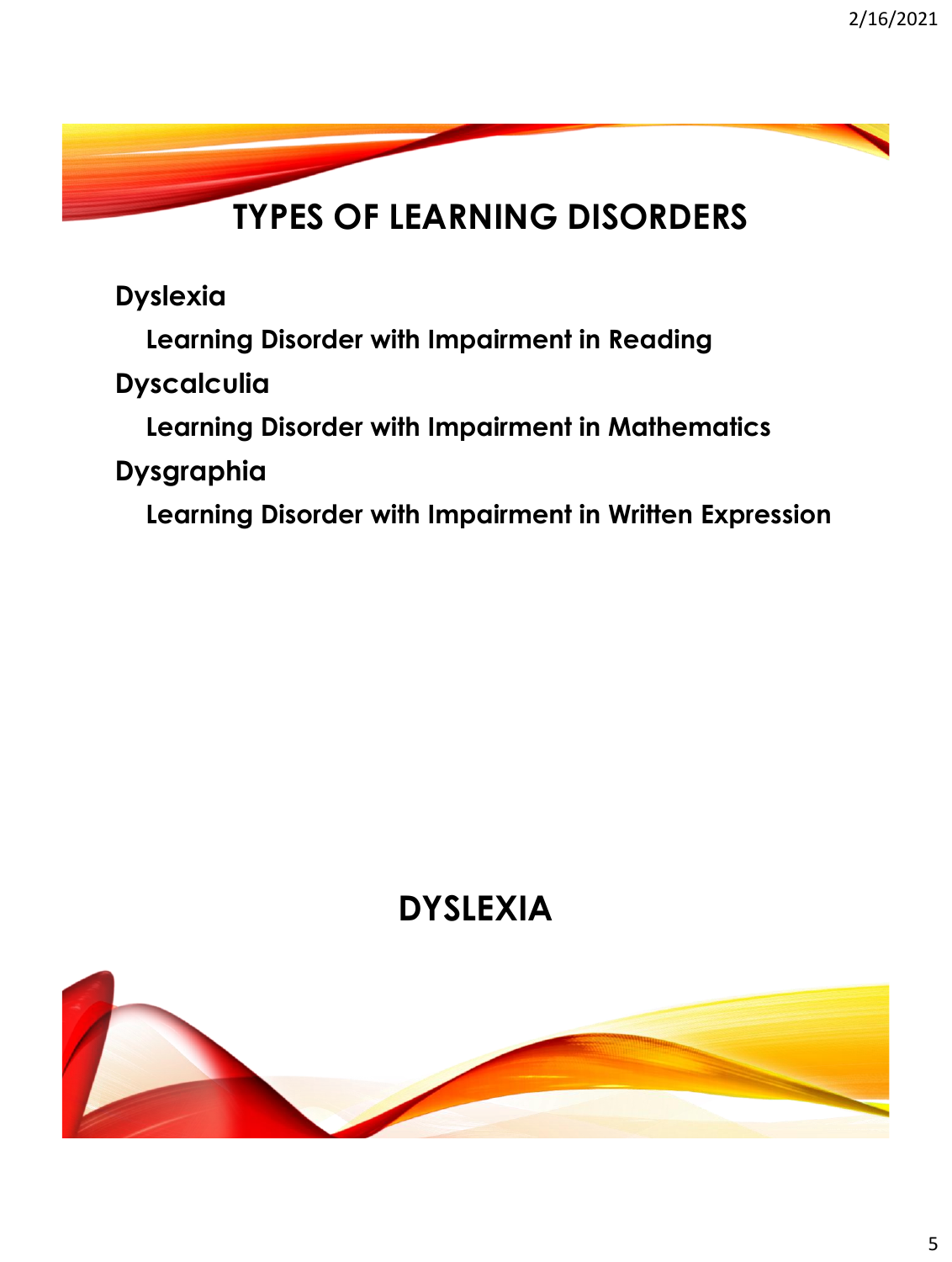### **DYSLEXIA**

**Core deficits in:**

- •**Word reading accuracy**
- **Reading rate or fluency**
- **Reading comprehension**

# **DYSCALCULIA**

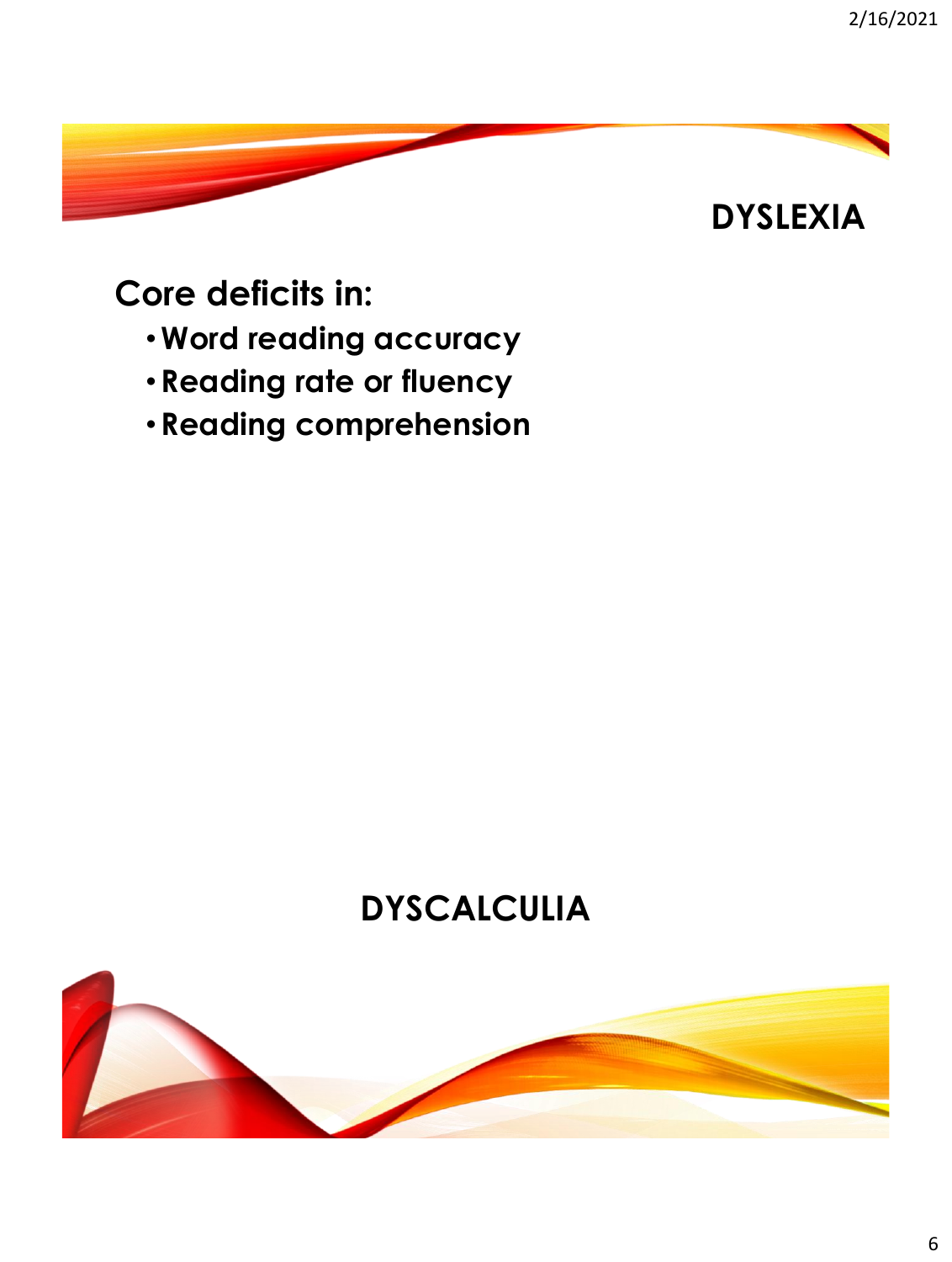# **DYSCALCULIA**

### **Core deficits in:**

- **Number sense**
- •**Memorization of arithmetic facts**
- **Accurate or fluent calculation**
- **Accurate math reasoning**

# **DYSGRAPHIA**

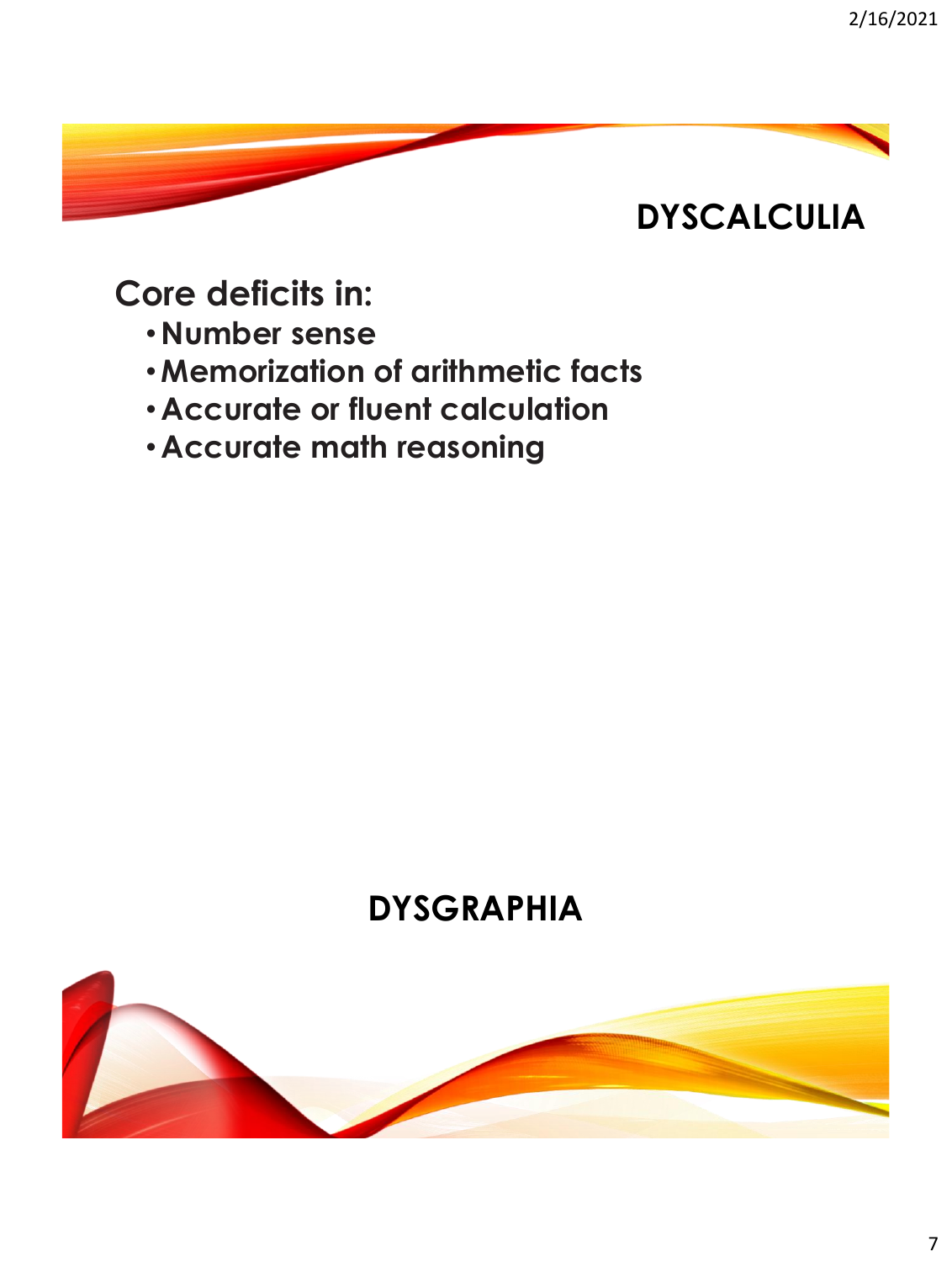### **DYSGRAPHIA**

**Core deficits in:**

- **Efficiency in written expression**
- **Spelling accuracy**
- **Grammar and punctuation accuracy**
- •**Clarity or organization of written expression**

#### **EFFECTS OF LEARNING DISABILITIES**

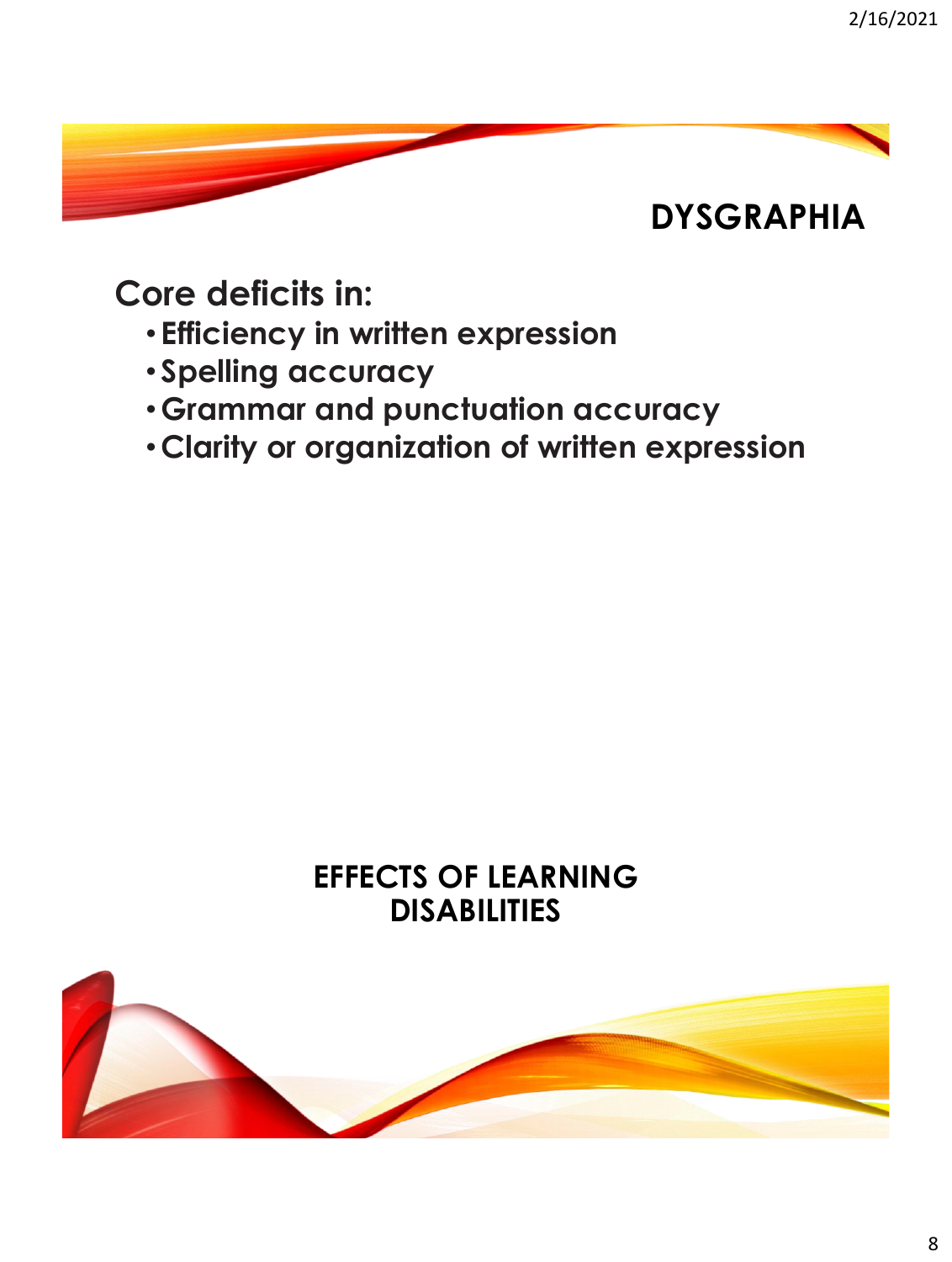### **EFFECTS OF LEARNING DISABILITIES**

- **Three-fourths of children with a reading disorder in elementary school continue to have problems in high school and young adulthood**
- **Daily experience of being labeled and unable to keep up can lead to internalizing and externalizing**
	- **Comorbid behavior problems are three times higher than the norm by age 8**
	- **Comorbid problems include:** 
		- **ADHD**
		- **Disruptive Mood**
		- **Oppositionality**



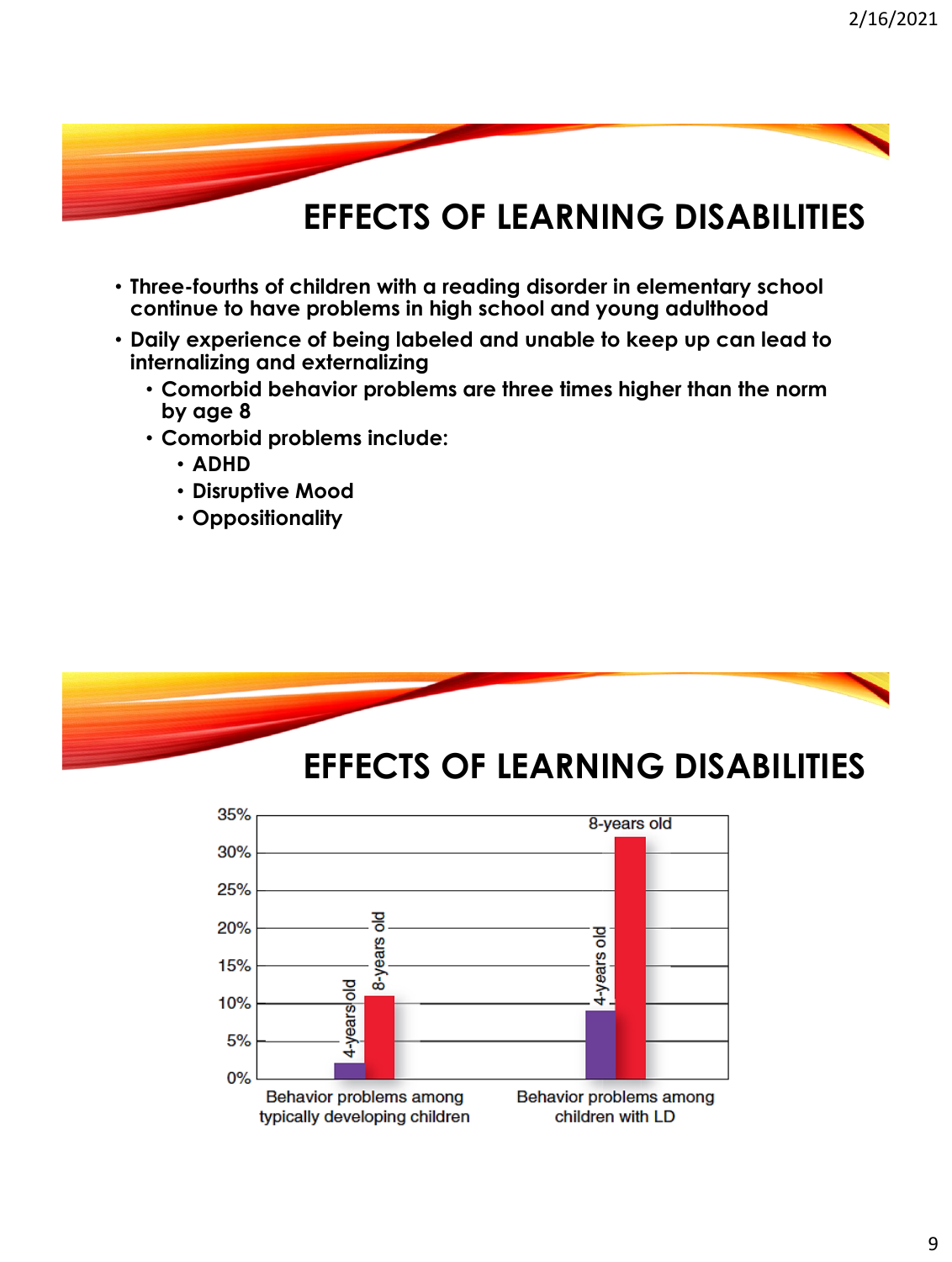2/16/2021

#### **PREVENTION EFFORTS, TREATMENT STRATEGIES, AND ACCOMMODATIONS**





- **Individuals with Disabilities Education Improvement Act (IDEA) in U.S. and provincial Educational Acts in Canada**
- **Least Restrictive Environment (LRE)**
- **Free and Appropriate Public Education (FAPE)**
- **No Child Left Behind (2002)**
	- **State Standardized Testing**
- **Response to Intervention (RtI) movement**
	- **Three-tiered program for support**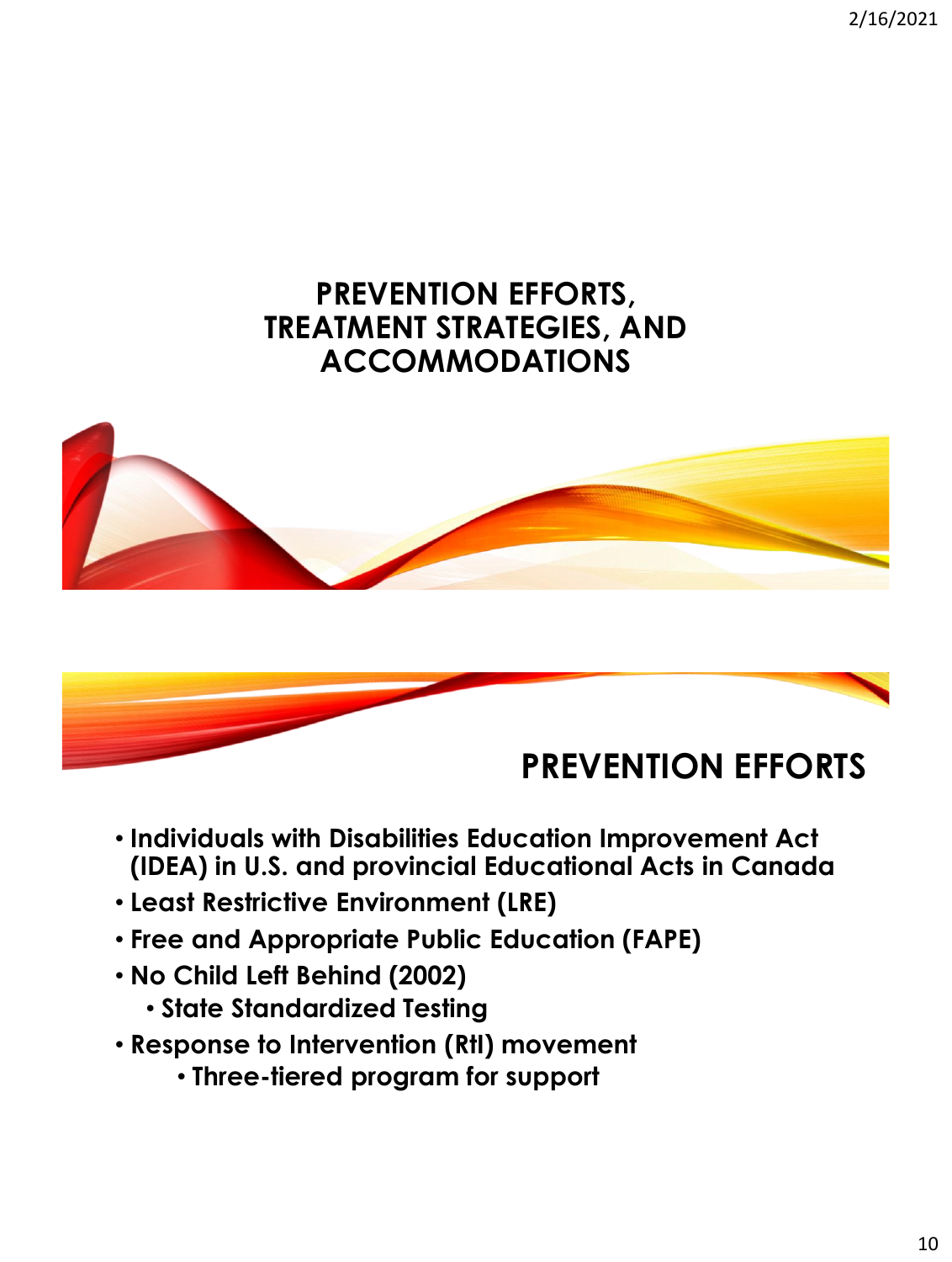

#### **Dyslexia**

- **1. Early Intervention**
	- **1. Focus on phonological processing**
		- **1. Initial word identification skills**
		- **2. Phonemic awareness**
		- **3. Phonological memory**
		- **4. Alphabetic principle and phonological recoding**



#### **Dyslexia**

- **1. Early Intervention**
	- **1. Focus on word-level reading**
		- **1. Sound boxes**
		- **2. Word boxes**
		- **3. Sound sorts**
		- **4. Word sorts**
		- **5. Copy-cover-check**
		- **6. Repeated readings**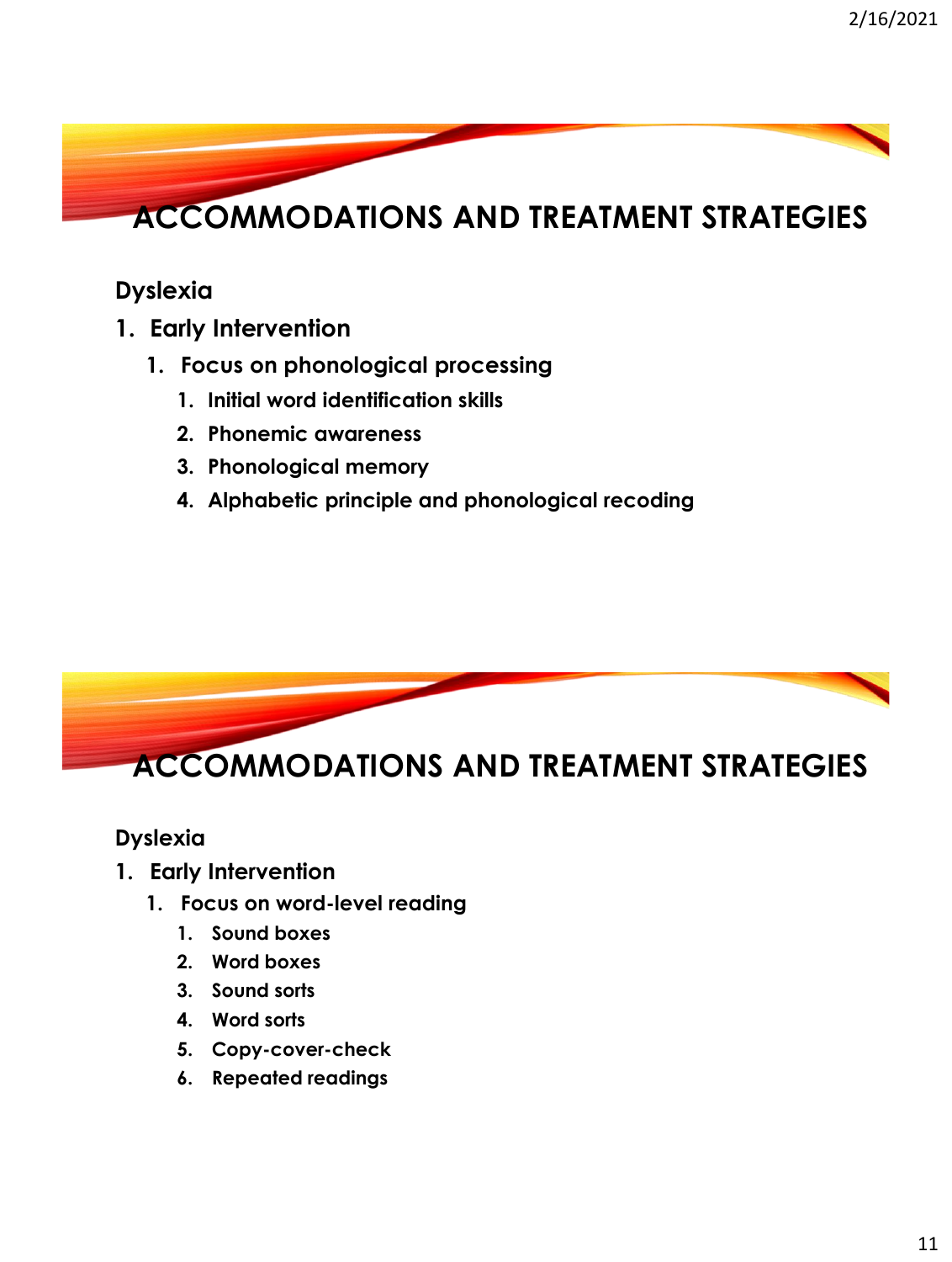

**Dyslexia**

- **1. Access to recorded materials Allow children to increase vocabulary and fund of knowledge**
- **2. Access to compensatory assistive technologies (print-tospeech software)**
- **3. Additional time on reading tasks.**



**Dyslexia**

**Increase opportunities to rehearse**

- **1. Pull-out services at school**
- **2. Reading with caregivers at home**
- **3. Reading preferred subjects**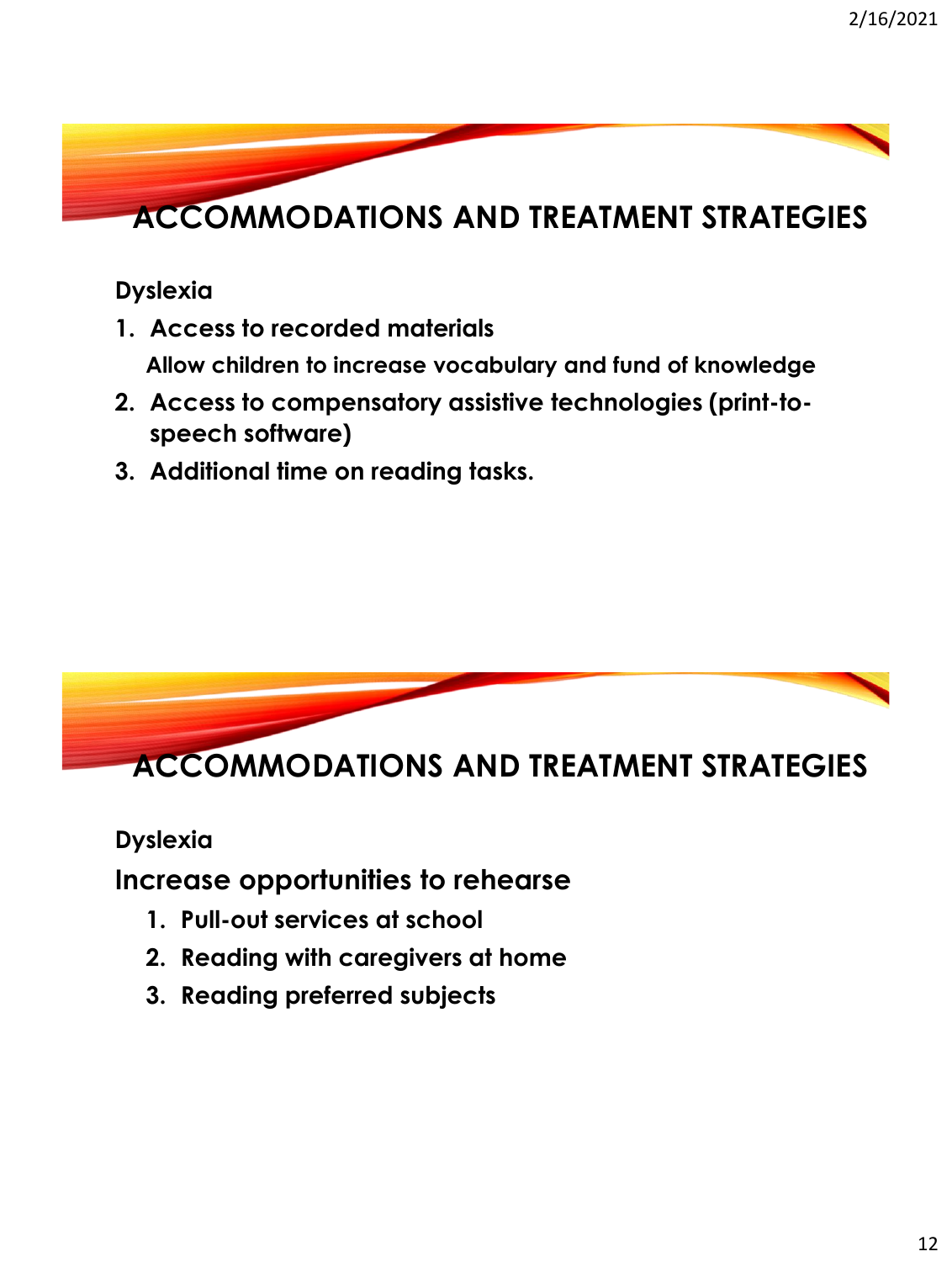# **ACCOMMODATIONS AND TREATMENT STRATEGIES**

#### **Dyslexia**

#### **Reading comprehension**

- **a. What was the main idea?**
- **b. Tell me 3 to 5 important details from the story.**
- **c. Who was your favorite character and why?**
- **d. Retell the story in your own words.**
- **e. Make up 5 "wh-" questions about the story – "Who? What? When? Where? Why?"**
- **f. Did this remind you of any other story you've read? Which one and why?**
- **g. What did you learn from the story that you didn't know before?**



### **ACCOMMODATIONS AND TREATMENT STRATEGIES**

#### **Dyscalculia**

- **1. Essential to stress the need for practice and rehearsal, opportunities to respond, corrective feedback, and student engagement.**
- **2. Rehearse early numeracy and math operations facts**
- **3. Cover, copy, and compare**
- **4. Taped problems**
- **5. Interspersal**
- **6. Explicit timing strategies**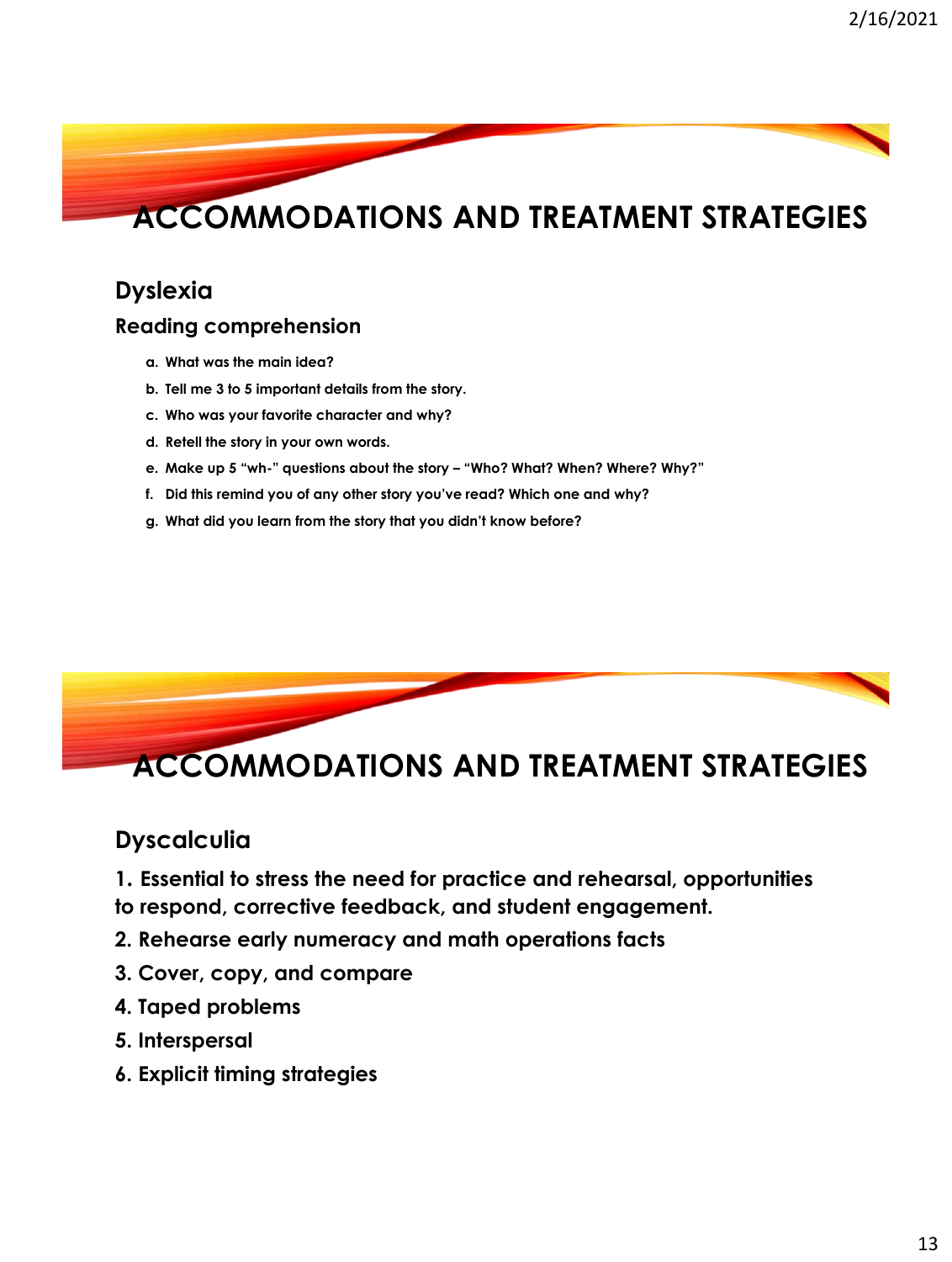

**Dyscalculia**

- **1. Visual Representation**
- **2. Peer-Assisted Learning**
- **3. Systematic Instruction**
- **4. Self-instruction**



**Dysgraphia**

- **1. Occupational therapy evaluation**
- **2. Assess and treat fine-motor coordination deficits**
	- **1. Pencil grips**
	- **2. Slant boards**
	- **3. Raised paper**
	- **4. Highlighted paper**
	- **5. Graphic organizers**